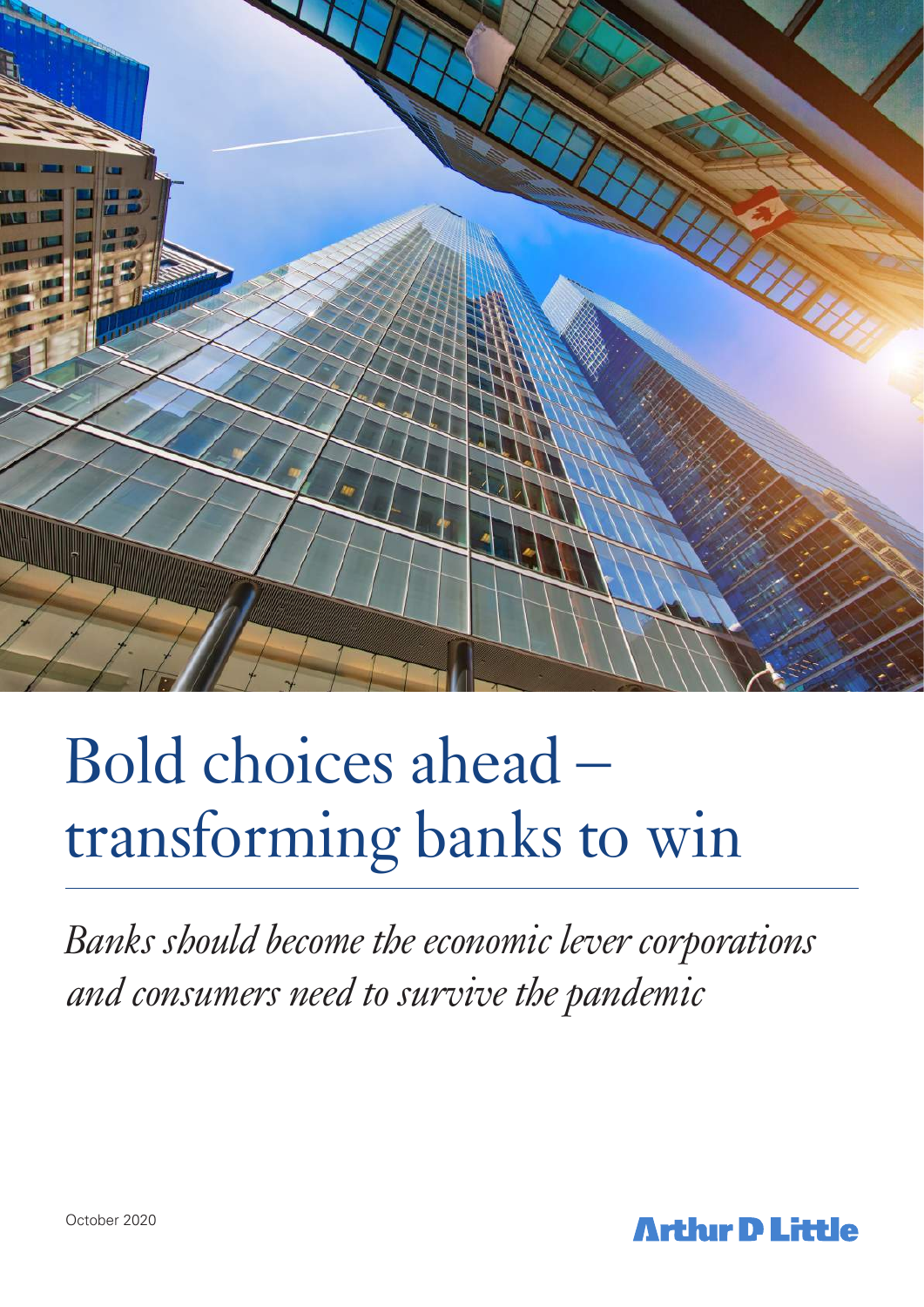## Content

| <b>Executive summary</b>                                                        | 3              |
|---------------------------------------------------------------------------------|----------------|
| 1. An industry in transition                                                    | $\overline{4}$ |
| 2. The imperative of a strengthened balance sheet                               | 5              |
| 3. COVID-19 accelerates the transformation towards virtual and flexible banking | 7              |
| 4. It's all about data                                                          | 9              |
| 5. The technology imperative redoubled                                          | 13             |
| 6. Still a people business                                                      | 15             |
| 7. Time to market and speed of implementation                                   | 16             |
| 8. Reinventing the business model and adjusting the portfolio                   | 17             |
| 9. Insight for the executive                                                    | 19             |
|                                                                                 |                |

### **Authors:**



**Philippe de Backer** Managing Partner, Global Practice Leader Financial Services Group (FSG) Dubai debacker.philippe@adlittle.com



**Utku Oz**  Partner FSG, Istanbul oz.utku@adlittle.com





**Juan González** Partner FSG, Madrid gonzalez.juan@adlittle.com

**Rocío Castedo** Principal FSG, Madrid castedo.rocio@adlittle.com

Acknowledgement for their support and valuable input: Jiri Steif, Riccardo Maltoni and Nima Obbohat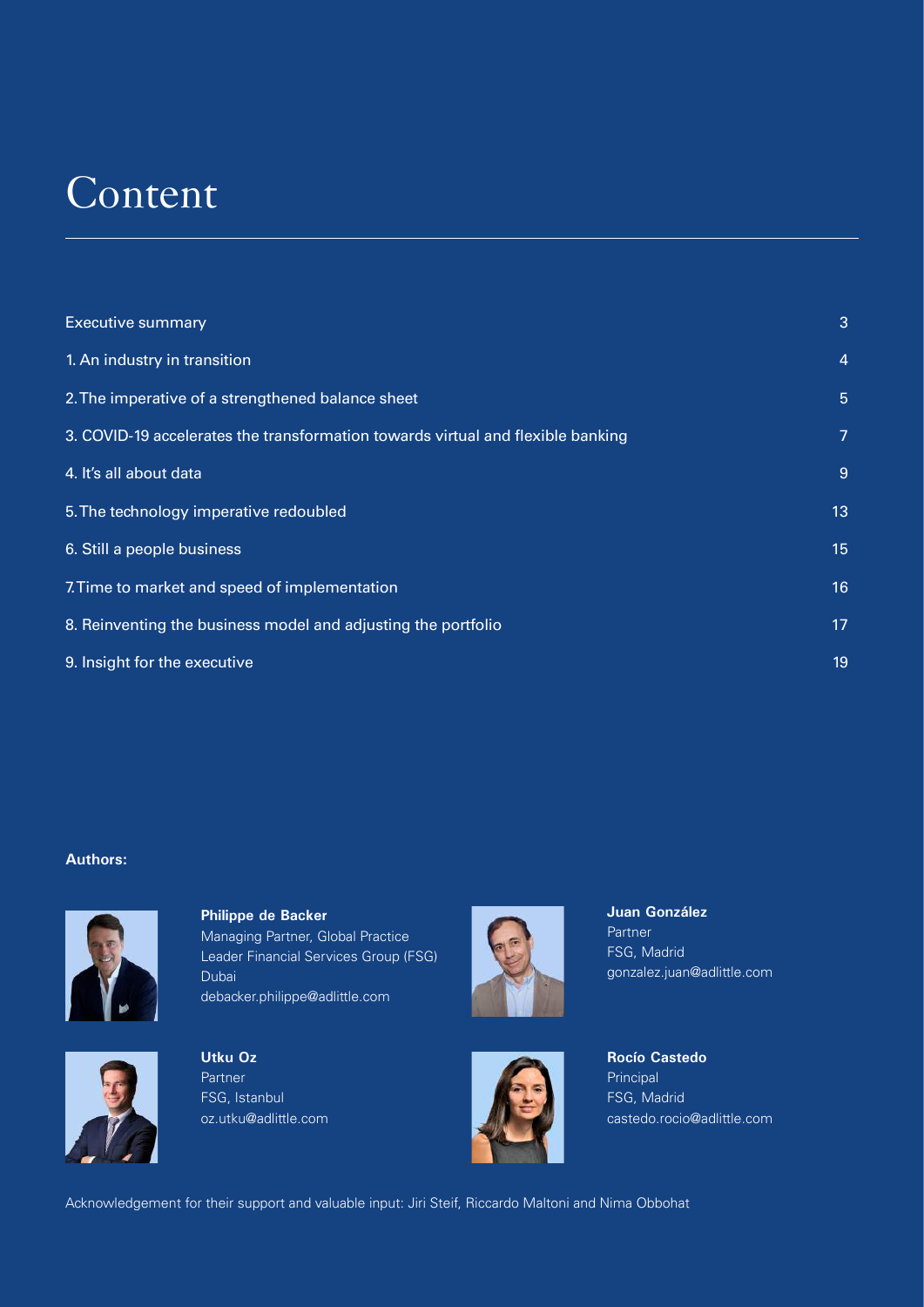## Executive summary

Well before the advent of COVID-19, the banking industry was already under pressure from three powerful forces: technology, regulation and the macroeconomic environment. COVID-19 amplifies the impact of all three levers and puts additional pressure on credit quality. Although banks entered the crisis with robust balance sheets, we should expect that banks will be required to strengthen their capital bases to better resist the impact of the economic slowdown.

Banks need to come up with a fast and credible transformation roadmap towards virtual and flexible banking, putting data at the core supported by a next-generation technology platform. When online channels dominate, every step along the customer journey must be reinvented. Banks will need to improve the way they assess the identities of their customers, engage in a personal manner over digital channels and provide end-to-end digital products. The new customer journey pivots around smart use of data.

As many banking products and services are becoming commoditized by new entrants, production models need to gain efficiency and flexibility. Transaction costs and the overall cost of serving a customer need to decrease substantially to restore margins. This can only be achieved through next-generation technologies and more skilled workforces. Organizations should adopt proven approaches to become "ambidextrous" – balancing efficiency with creativity through matching the right approaches to the different jobs to be done.

Opting for delaying tactics will not suffice. Adding a simple digital customer interface (balance and payment features) to appear digital – without addressing obsolete cost and revenue models, slow transformation of the branch network and undifferentiated value proposition – is a recipe for failure.

Strengthening their balance sheets, excelling at customer engagement, customizing their product portfolio and implementing next-generation technologies allow banks to revisit their business model. Virtual, flexible banking, where data plays a central role and technology enables fast responses to increasing customization demands from customers, can only be successfully managed if banks define themselves in terms of their capabilities and not in terms of their assets or their product portfolio.

So far, most financial services companies have only been able to scratch the surface. Working within its existing operating practices and IT ecosystem, it seems impossible to look beyond the lowest-hanging fruit. Banks must dare to be bold in the choices they make. Marginal or incremental improvements will not be able to save them.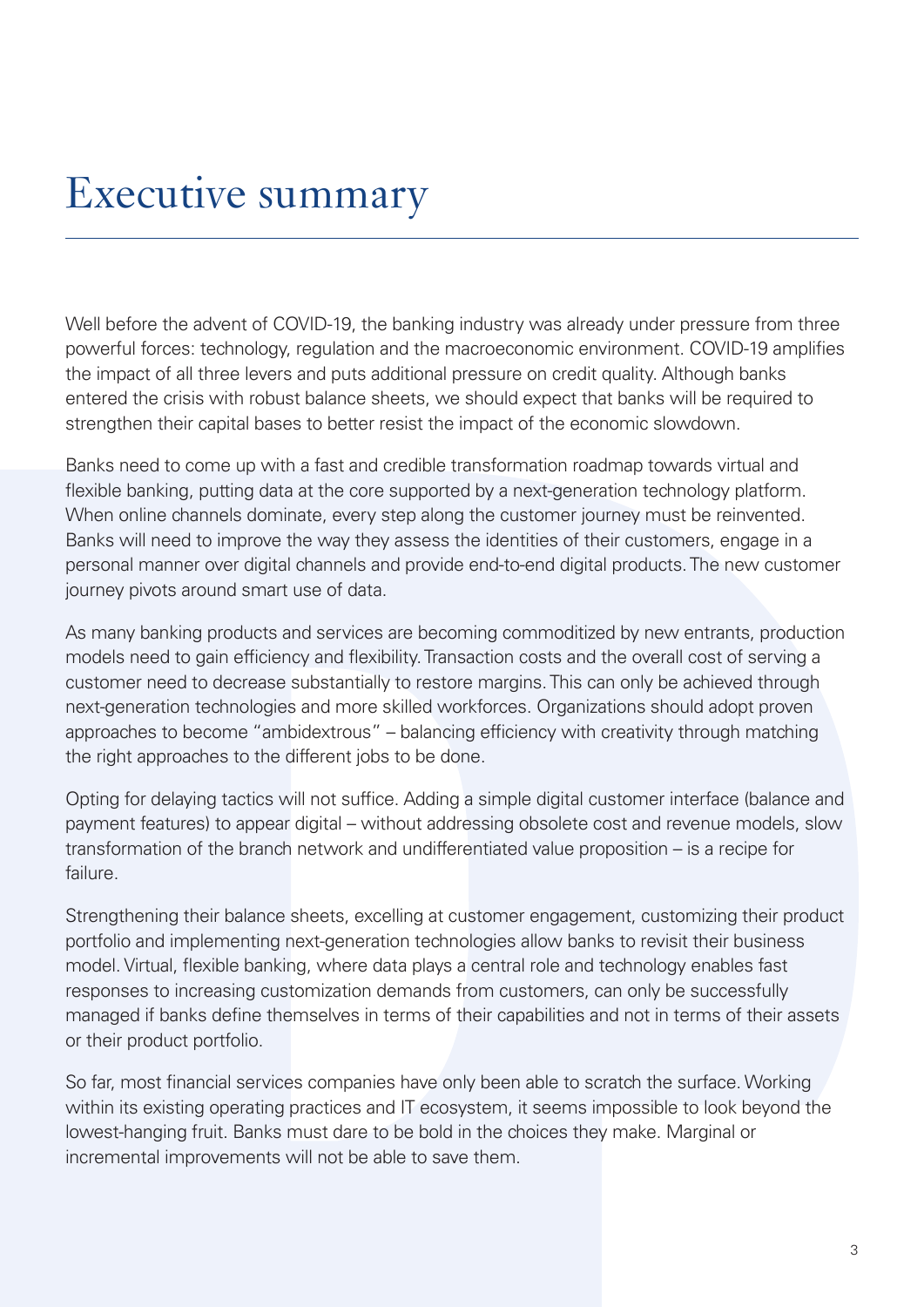## 1. An industry in transition

COVID-19 has brought the world economy to a standstill, plunging all economies into a recession – or even depression – unseen since the Great Depression of 1929. Every major economy has set up fiscal and monetary rescue packages: China invested US \$0.35 trillion (approximately 2.4% of its GPD); Europe has agreed to fund €0.75 trillion (approximately 5% of its GDP); and in March, America signed the largest-ever US financial package worth US \$2.3 trillion (approximately 11% of its GPD). In contrast to the 2008 crisis, financial institutions are not the root cause of today's problem. Rather, they are a key component of the solution, as they play a crucial role acting as an intermediary to channel governments' aid. Banks will play a key part in the liquidity distribution and resource allocation and will be essential to provide economic leverage (multiplier) to all sectors in recreating economic value and jobs. Without healthy banks, there cannot be GDP growth.

Well before the advent of COVID-19, the banking industry was already under pressure from the three previously mentioned powerful forces (technology, regulation and the macroeconomic environment):

- **1. Technology.** Accelerating technology adoption and availability has been enabling new market entrants with disruptive business models to reshape the competitive map, resulting in massive shifts in profit opportunities and forcing legacy banks to embark on a costly metamorphosis.
- **2. Regulation.** Regulators have put additional strain on the sector with open banking initiatives (PSD2), consumer protection initiatives and strengthened regulatory capital requirements (Basel IV).
- **3. Macroeconomic environment.** The ultra-low interest rate environment leaves no margin for earning the income necessary for transformation, and banking fees are challenged by all political and regulatory entities.

COVID-19 amplifies the impact of all three levers. Every segment of the population has become more technology savvy as they have had to turn to digital channels to remain connected to the outside world in new ways. Banks themselves have had to explore new technology-based operating models to allow their workforces to provide services to their customer bases. Governments are imposing relaxed credit-lending practices and loan repayment moratoria, increasing the need for tier 1 capital without additional revenues. And, as the economy contracts, defaults on loans across all business lines (individuals, SMEs and corporate) will dramatically increase, leading to an unsustainable rise in non-performing loans (NPLs).

Even if banks are not the root cause of this crisis, they could be among the worst hit by it, forced to carry the losses from all industries in the medium term. Banks therefore need to be part of the solution to restart the economy once markets are fully reopened. To achieve this, banks need to shore up their capital structure to withstand the impeding NPL onslaught while transforming to become more virtual and more flexible. They need to reshape their revenue and cost models to survive eroding margins and implement long-overdue technology transformation. Speed is paramount, as time is running out.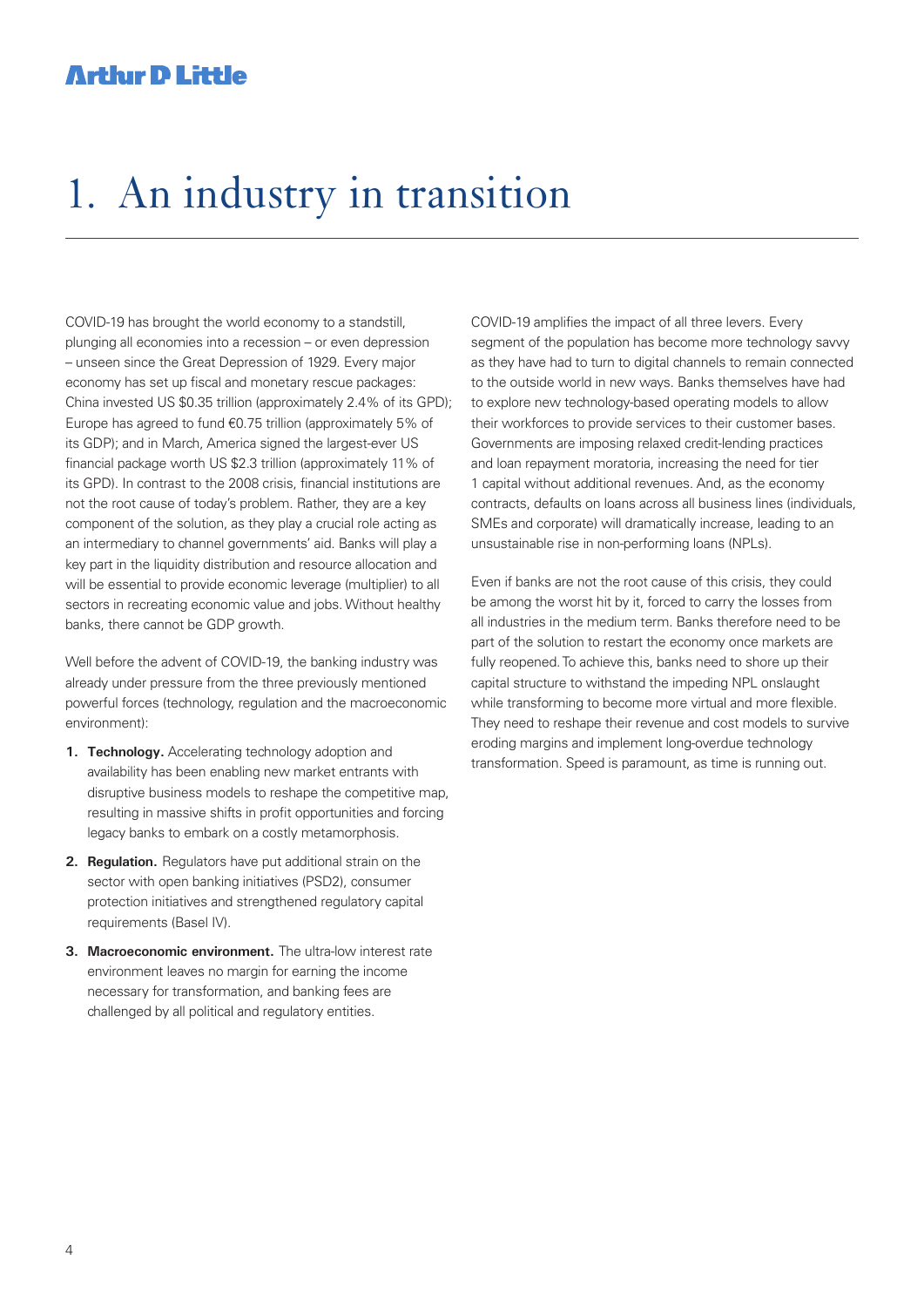## 2. The imperative of a strengthened balance sheet

Banks entered the COVID-19 crisis with robust balance sheets. Stress-test scenarios carried out in 2018 expected fully loaded capital ratios to remain well above 8% in 2020 (see Figure 1). However, these estimates failed to account for the severe impact of the COVID-19 standstill. The expectation of large losses during Q1 2020 could lead to a significant reduction in banks' capital ratios that are well below the worst-case scenarios considered.

 As shown in Figure 2, some European economies (especially in Southern Europe) were still rectifying past credit quality issues prior to COVID-19. Despite falling NPL ratios, some remain elevated today, indicating that further deterioration would create loan losses that would negate any progress made to date to recover the required solvency. In the short term, governments need to make sure that the guarantees they have granted to citizens to achieve credit during the COVID-19 crisis help banks mitigate the impairment risk of NPLs.





Note<sup>1</sup>: Acid test carried out in 2018 calculating the capital ratio that banks would have in 2020 assuming a scenario of economic recession (the market points to 5.5% as the minimum capital ratio).The EBA has temporarily postponed a test update until 2021 Source: Rothschild & Co., EBA and Arthur D. Little analyses



### Figure 2: Non-performing loan ratios (in % of total gross loans)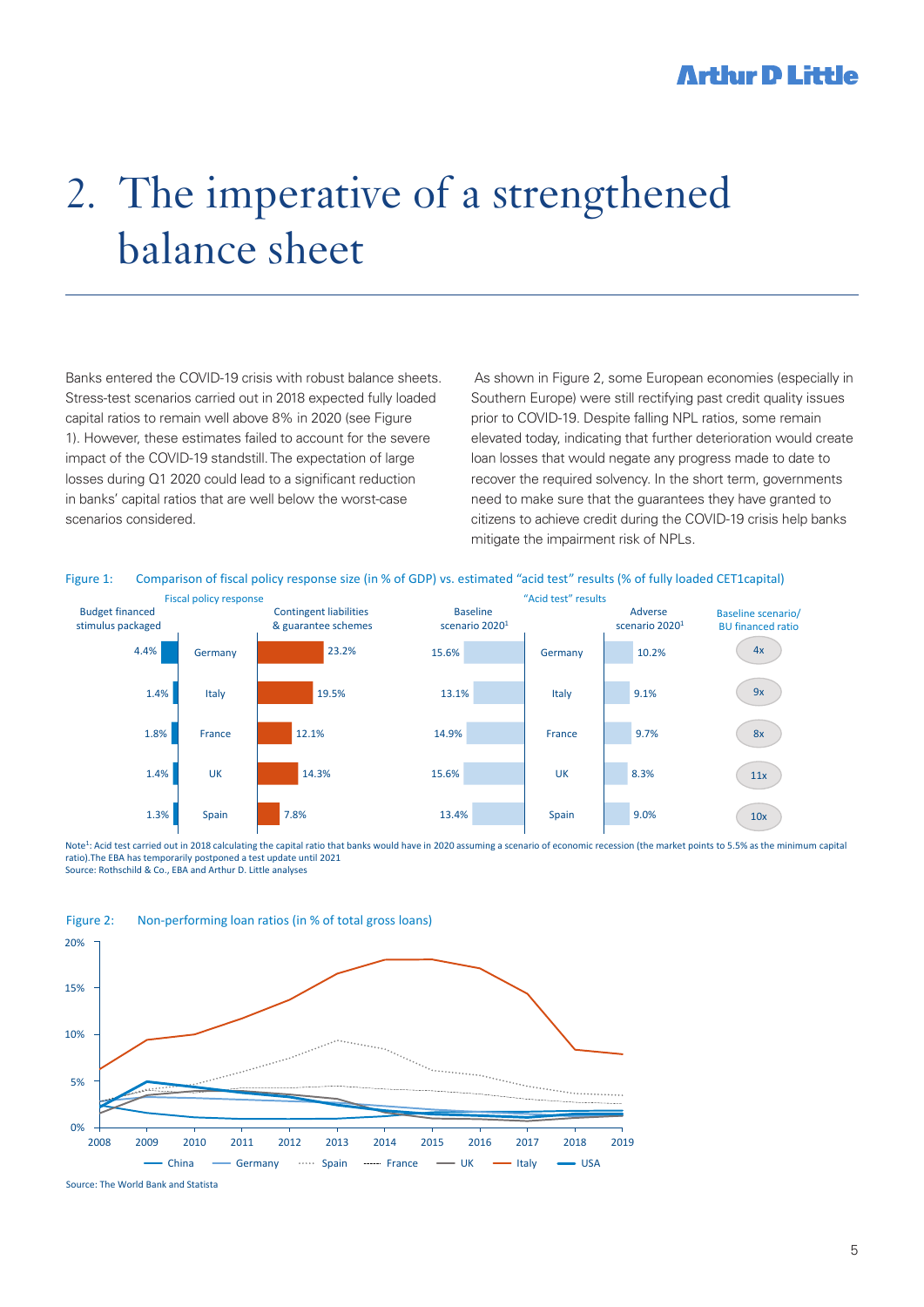Figure 3 shows how provisions for bad loans have dramatically increased in major financial institutions in the first quarter of 2020.



Although some form of regulatory relief could be possible, the 2008 financial crisis taught regulators a hard lesson. We should therefore expect that banks will be required to strengthen their capital bases to better resist the impact of the crisis. Many banks, particularly in the West, already trade below net tangible book value. Recommendations from regulators such as the European Central Bank that banks should not pay dividends before October 2020 (and that they should refrain from share buybacks and other forms of shareholder remuneration) will put additional strain on bank valuations in the short term.

These challenges make it very difficult for banks to raise additional capital without excessive shareholder dilution. Although legacy banks are delivering ROE in excess of 9–10%, capital markets are slamming their valuations given their perceived inability to transform quickly (see Figure 4).

To rebase their valuations, banks need to come up with a fast and credible transformation roadmap towards virtual and flexible banking, putting data at the core supported by a next-generation technology platform. Banks should consider removing those business lines that consume the most equity and that cannot be transformed and define new business models.

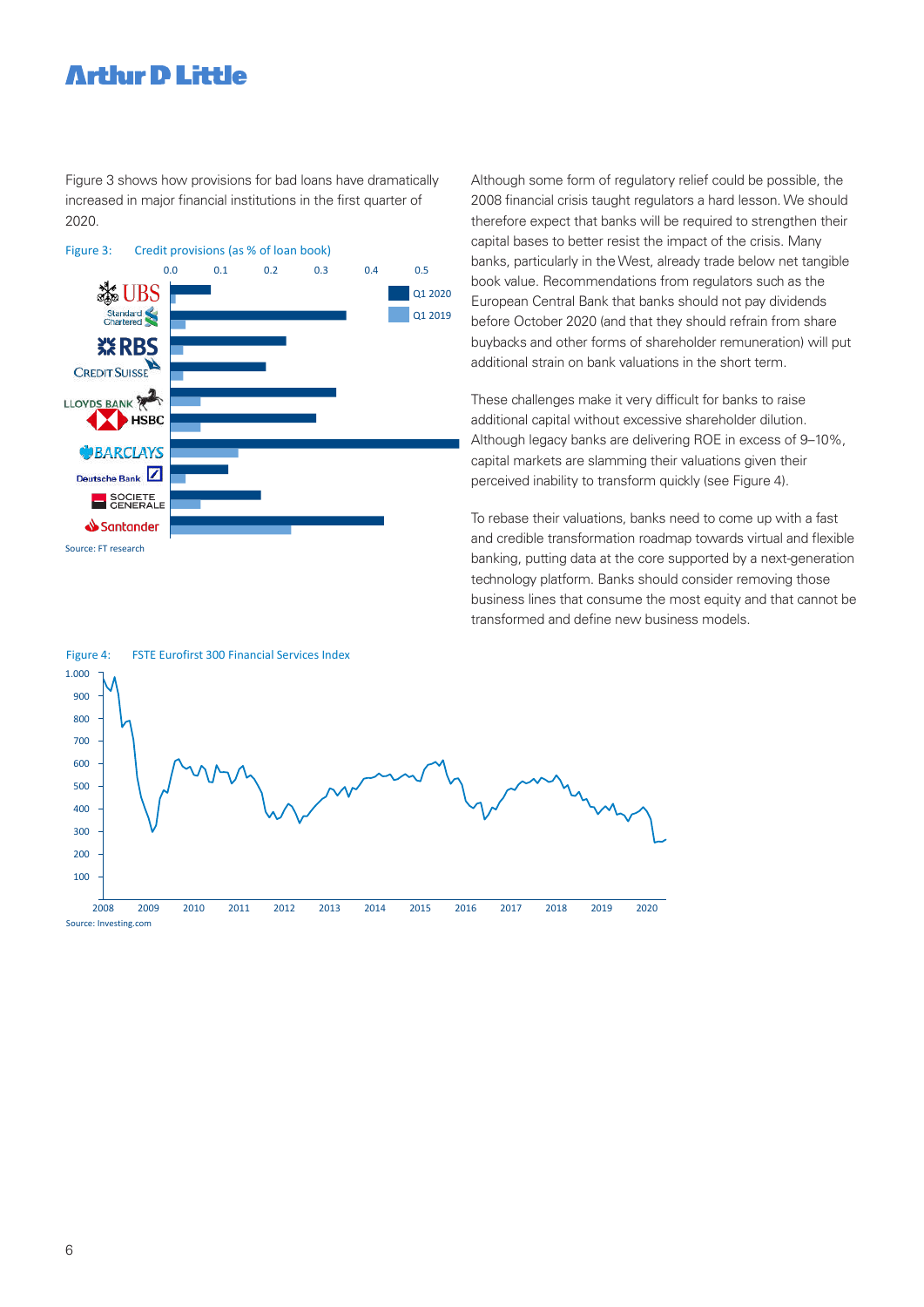## 3. COVID-19 accelerates the transformation towards virtual and flexible banking

For several years, digital banking has been touted as a solution to the distribution paradigm of delivering client convenience and ease of transactions. Digitalization has also provided banks a way of migrating customers to lower-cost channels, oftentimes decreasing costs to acquire and serve customers.

However, banks behaved as though the industry shift to digitalization would take decades, and therefore considered digital platforms only as a means to enhance their existing branch networks. Over the last 10 years, banks have begun to put in place a restructuring process of their branch network while continuing to invest in online channels to increase Internet banking usage (see Figure 5). As part of their digital strategy,

some banks have also converted part of their standard branch networks to new co-working spaces, such as Santander's Work Cafés or Virgin's Money Lounges, which combined banking with refreshments in an effort to offer more engaging banking experiences.

The COVID-19 lockdowns disrupted these initiatives. Customer segments that historically would not have considered remote channels as their primary form of interaction were given no choice but to embrace it. Retail banks have now been forced to rush into full digital engagement and to review their bank portfolios and service delivery to ensure each stage of the customers' life cycle is more personalized and relevant.

Figure 5: Bank branches restructuring vs. internet banking development





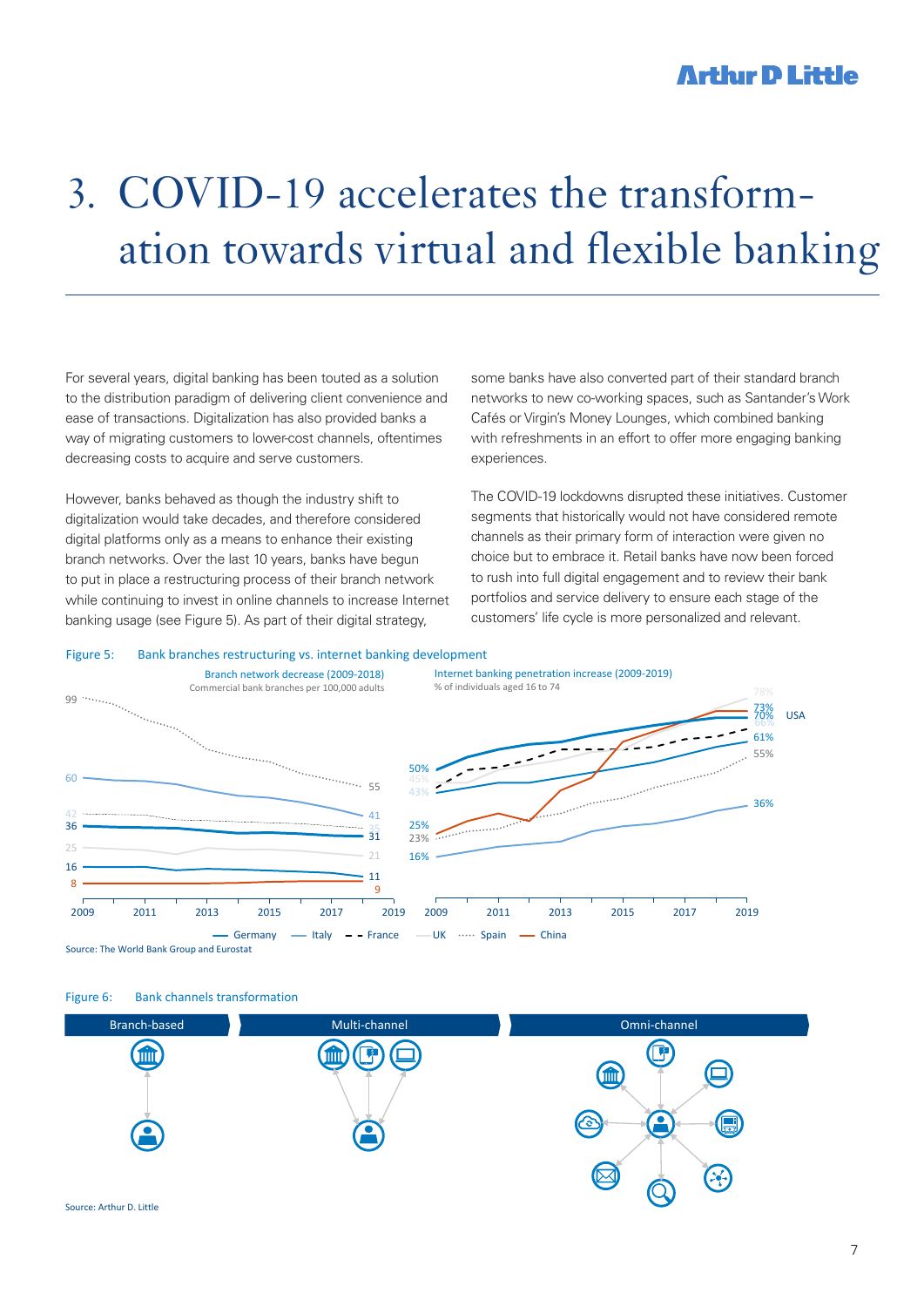The implication for banks is daunting across all dimensions. Banks will experience an accelerated switch in the omnidistribution channel mix, moving from a branch network supported by digital channels to digital channels supported by a limited branch network (see Figure 6). If well implemented, this can pay handsome dividends through significant non-technology cost savings (as shown in Figure 7). The advantages of scale with the old order will be substituted with digital advantages for those banks that embrace the change.

Best-in-class neobanks are also closing the gap on revenue per customer, trading scale advantages for digital advantages. Despite having more limited product ranges, they achieve a cross-sell ratio of almost two products per customer, as illustrated in Figure 8.

#### Figure 7: Average cash cost comparison (both OPEX and CAPEX)



Note: (1) As of May 2019, (2) Including technology, communications and IT employee costs

Figure 8: Neobanks & Legacy banks product portfolio and cross-sell ratio comparison



Source: Public information and Arthur D. Little analysis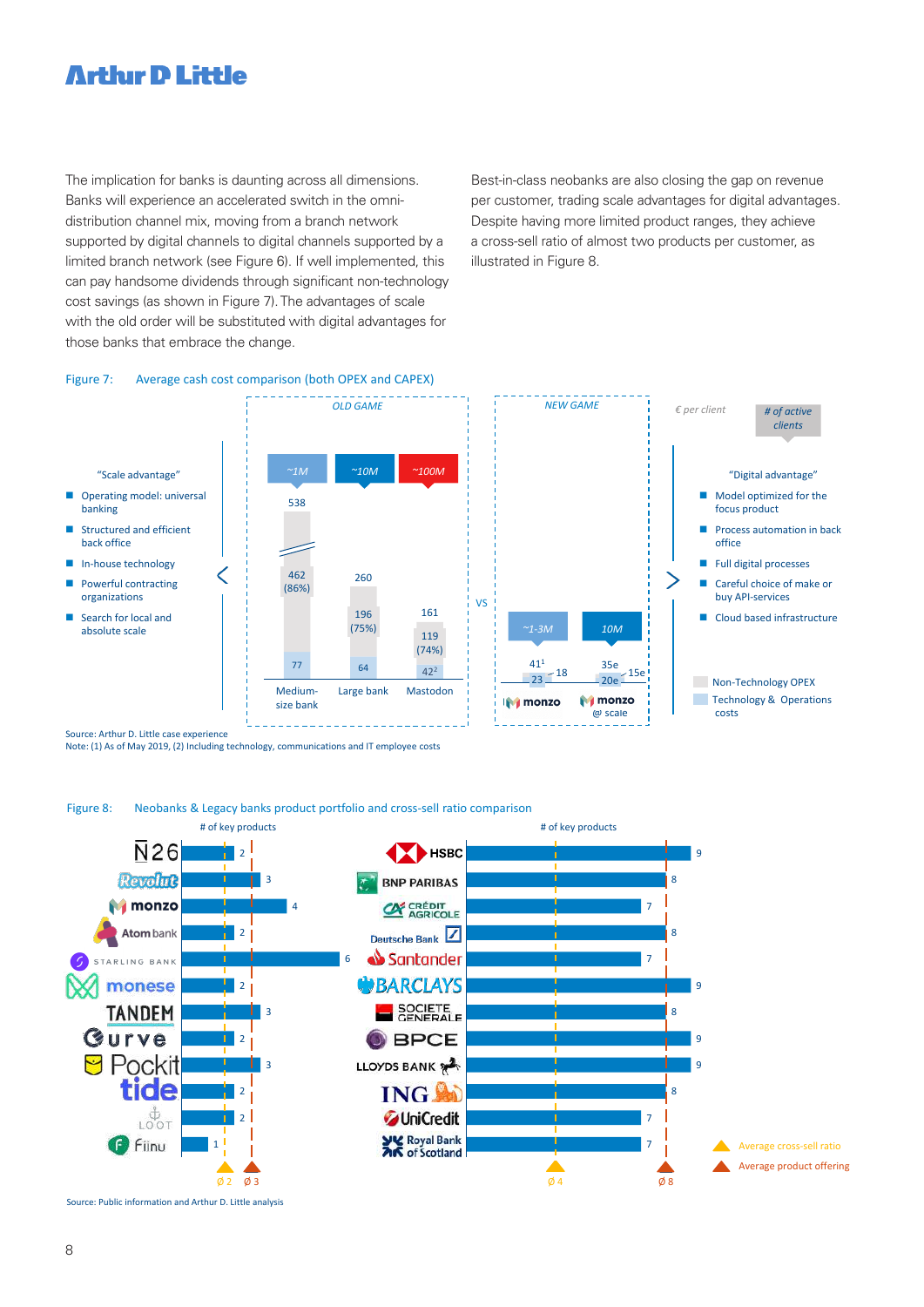## 4. It's all about data

When online channels dominate, every step along the customer journey must be reinvented. Banks will need to improve the way they assess the identities of their customers, engage in a personal manner over digital channels and provide end-to-end digital products. The new customer journey pivots around smart use of data.

#### **1. Identity is the new currency**

In a virtual world, digital identity is all that matters. Know your customer (KYC) has become a true challenge for all banks, as fraud has become more sophisticated and intricate as technology has evolved. Regulators have increased the number of obligations banks must meet, forcing banks to invest more and more in their KYC systems and expand their infrastructure to store increasing amounts of customer data. The solution is not more raw consumer data, but instead, more sophisticated analytics to spot true fraudsters and avoid false positives. Unfortunately, not every regulator grasps the full potential of biometrics or technology-enabled behavioral-based security.

Beyond onboarding, digital identity provides banks with the opportunity to improve the overall customer experience while increasing security in the delivery of services. Even if numerous banks are already using facial and voice biometrics in their onboarding processes, few of them are considering these technologies to secure access to banking services or to replace one-time passwords (OTPs) for transactions signing. Most banks still rely on fingerprint or facial-recognition capabilities. New analytics software also lets companies leverage their customer behavior data in order to get to know the customer better and subsequently to strategically identify and address specific customer groups. Personalized offerings are now possible, but they must be built upon the qualitative and quantitative customer data banks have gathered during the onboarding process and in subsequent interactions.

In this sense, the concept of digital identity, which remains limited to core digital identification, must be considered in a broader perspective in order to capture its full potential (see Figure 9). For example, Akbank in Turkey has developed sales and communications capabilities based on data analysis along the entire customer journey, achieving a reduction in the execution time of onboarding analysis from five days to five hours.

Institutions, particularly medium-size banks, increasingly will have to rely on third-party providers (fintechs) to seamlessly integrate client identity verification into their overall onboarding and servicing processes. Accelerating the overall cumbersome process and offering speed and convenience to customers will require better data sources and the use of artificial intelligence (AI). Thus, banks must combine third-party capabilities with their own know-how, together with their existing capabilities, to minimize risks while they are swelling the variable cost structure for the bank.

#### Figure 9: Layers of digital identification

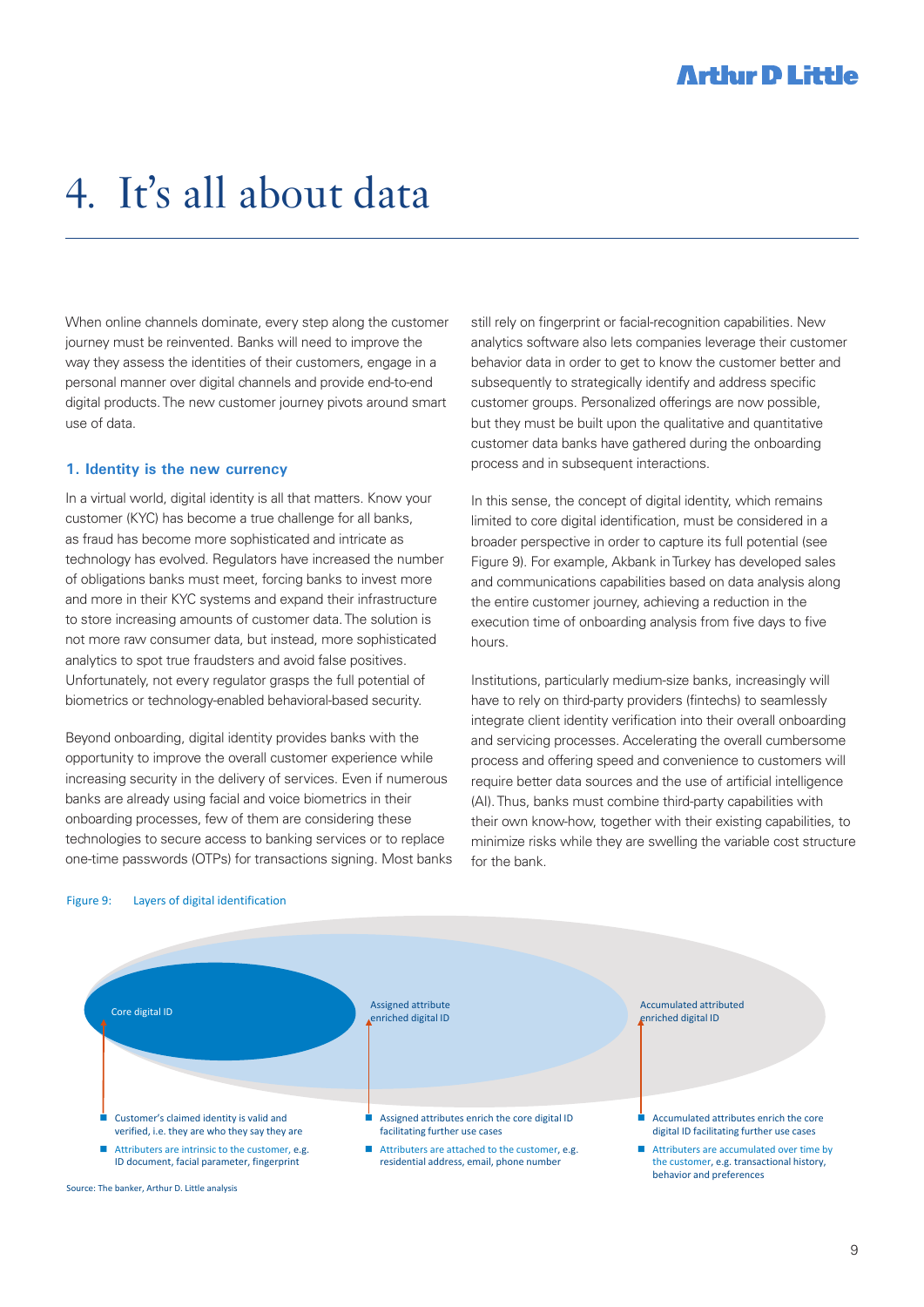#### **2. Intelligent personalized remote advisory and customer care capabilities are mandatory**

Data enables retail banks to tailor services for each customer at the appropriate time. Banks can therefore benefit from data analytics powered by AI to anticipate customer needs before the actual purchase decision. This applies equally to lending and investment decisions.

As an example, the Commonwealth Bank of Australia has developed a best-in-class mortgage-sale process using a real-time digital platform solution. Its omnichannel integration enables a faster process throughout, using its mobile app at key milestones in the process while linking property guide apps to the bank's mortgage loan preapproval solution.

Remote robotized advisory is rapidly becoming the norm for the affluent retail segments. Robo-advisors are forecast to be a \$1.4 trillion industry this year, jumping by 47% year-on-year. These tools allow banks to meet customer experience expectations as well as to address other lower wealth segments that would otherwise be unprofitable.

Banks have the opportunity to create a high-touch client management model applied to mass retail and at low cost. New business models, value propositions and go-to-market strategies need to be defined, as there are multiple robo-advisors use cases along the whole value chain. Aggregation, product comparison, proactive upselling/cross-selling, personalized financial and lending recommendations or portfolio analysis and rebalancing are some examples.

Robo-advisor technologies may also be used to capture new deposits, finance new mortgages or in lending. For example, Ally Bank acquired an online broker in 2017 to enter the wealth management market as well as increase deposits that allow the bank to expand its lending business (see Figure 10).

#### **3. Product offerings and processes for digital and remote operations**

Banks need to shift from a complex array of standard products pushed across all segments to personalized product/service offering at the appropriate moment in the customer life cycle, focusing on the "moments of truth." Banks should start by reducing product complexity (i.e., making offerings easier to understand and manage through digital channels). Almost every major bank must also periodically prune its portfolio of dated products that add unnecessary complexity and cost. The right approach is layered, with a simplified product line on top of interchangeable benefits that can be added to meet customer demands. Bank of America uses this approach with its Advantage Banking offering.

New entrants show that processes can be redefined to take full advantage of advanced digital identity management, engagement technologies and data analytics to anticipate consumer behavior and needs. These tools reduce the friction for consumer interactions (see Figure 11 as an illustration on the number of clicks to open an account comparing new entrants with incumbent players in the UK market).



Source: Ally Financials 10-K reports, Arthur D. Little analysis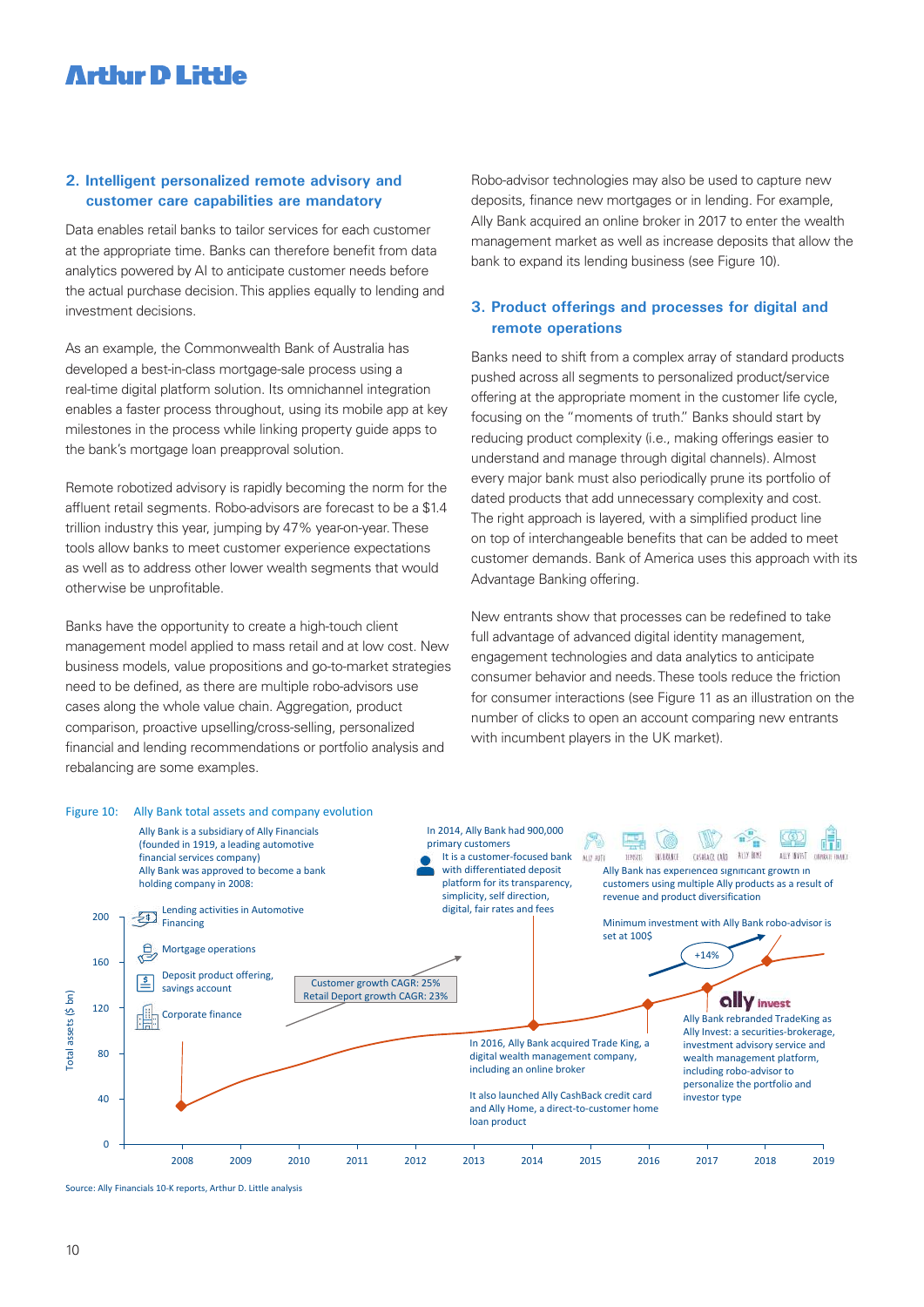Banks should look to the commerce, search and social media leaders for examples of innovation in usability and customer experience.



Source: builtformars.co.uk

As part of its transformation to a digital bank, Macquarie Bank in Australia started by simplifying its pricing structures for home loans and vehicle finance. Over time, it was able to focus on delivering exceptional client experiences. The bank mapped 650+ client interactions and redefined its portfolio and processes to provide the right things for the right problems, the first time. Enhancements include dramatic reduction in home loan approval times, geo-triggered travel notifications and in-app natural language search.

### **4. Redefine credit scoring and credit life cycle management**

New technologies also allow for improved business decisions based on superior insight. The abnormal situation COVID-19 has created makes credit ratings obsolete, as normally robust businesses and households suddenly have little or no income. Before the pandemic, credit risk was a late adopter of recent advancements in analytics and technology compared to marketing and sales efforts (e.g., pricing and product recommendation engines). However, post-COVID-19 times will put significant pressure on banks to embrace the "new normal" in credit risk, which will be driven by machine learning (ML) algorithms, external data sources and AI-empowered processes.

ML algorithms in credit risk scoring now outperform traditional "linearized" approaches. In 2018, the Bank of Greece presented a comparison of alternative analytical techniques on good/bad loan classification and showcased that ML techniques such as gradient boosting and neural networks significantly outperform linear techniques.

Figure 12: Comparison of machine learning techniques to linear methods in good/bad loan classification



Source: 9th biennial IFC Conference Presentation by Anastasio Petropulos from Bank of Greece

However, ML algorithms do not only bring higher accuracy. Two additional characteristics will make them more popular in the upcoming years. First, because they can learn from small pieces of recent information, there is no need for years of data. Fortunately, the COVID-19 pandemic is a one-of-a-kind event. If banks continue to use linear models, they will need to apply many manual adjustments to their risk-scoring models. ML algorithms can immediately identify new trends and adopt scoring to changes with more frequent training on recent data. Second, these algorithms are very powerful in dealing with unstructured and incomplete data sets (as an example, most banks have email addresses for only 5% of their customer base). This type of data set is generally meaningless for linear algorithms. However, ML algorithms can extract meaningful info from bits and pieces of data.

The cost of risk can be reduced through AI due to the technology's ability to more precisely evaluate risk through deeper sectoral analysis for SMEs or individual financial scanning processes and enhanced pricing models. NPLs can also be better managed along all stages of a bad loan life cycle with data analytics, which enables banks to anticipate short-term client default situation and resolve them. New entrants, such as the UK's OakNorth Bank, are using data- and technology-driven solutions to enable smarter decision making across the loan life cycle.

Partnerships between corporations are evolving through data as well. Banks have a big opportunity to embrace new data sources and utilize external data in their risk scoring and behavioral models, with a bank and telecom partnership an obvious example. Using the simple rule that risky people tend to interact more with risky people, social network analysis telecom operators can add real value to risk-scoring accuracy. Daniel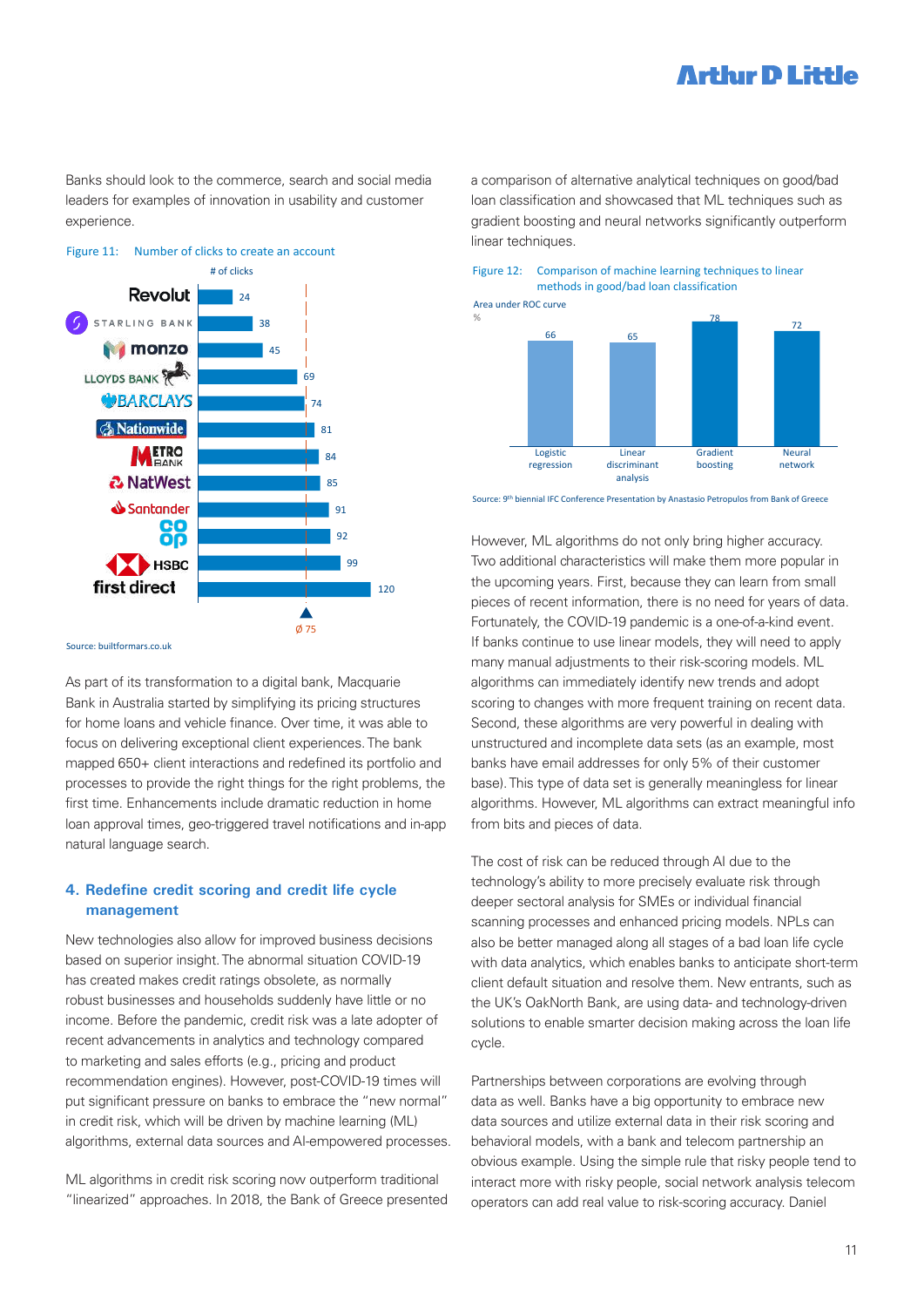Björkegren and Darrell Grissen, in their 2019 research paper "Behavior Revealed in Mobile Phone Usage Predicts Credit Repayment," show the enormous importance of telecom data compared to that of the credit bureaus (see Figure 13). Another alternative industry for banks to build a data partnership may be the retail industry, where the partnership between Alfa-Bank and X5 Retail Group offers a good example. Together, they have launched a customizable service, Distributed Treasury and Cash Management, which enables the bank's corporate clients to manage their payments, loan and deposit products and liquidity pool inside the holding.





Source: Daniel Björkegren and Darrell Grissen (2019)

%

Figure 14: Changes in AI-empowered credit processes

Finally, math and science are only powerful when used pragmatically and are embedded into daily business. This is where AI-empowered credit processes become important. Traditionally, credit life cycle is managed by models and expertbased rulesets from underwriting, monitoring, collection and NPL management. However, this approach leaves significant value on the table in terms of both risk and operations cost. Banks that can improve their processes with AI can decrease costs by an additional 20–30%.

The changes in the AI-empowered journey are shown in Figure 14. It requires rethinking of the majority of credit life cycle processes with AI in mind as well as considering new terminologies that are continually emerging. AI can open new doors in call center–based collection processes. Agent pairing in collection, which matches an agent's characteristics with a customer profile to improve collection performance, is an example of an area that many researchers and technology companies are considering. Banks do not need to reinvent the wheel. There are many startup technology companies that can offer these services on success-based pricing schemes. One example is Afiniti, which provides AI-based agent-pairing software for call centers. The company claims it can improve collection performance by more than 15% and is eager to offer free/low-cost pilots for large banks.



Source: Arthur D. Little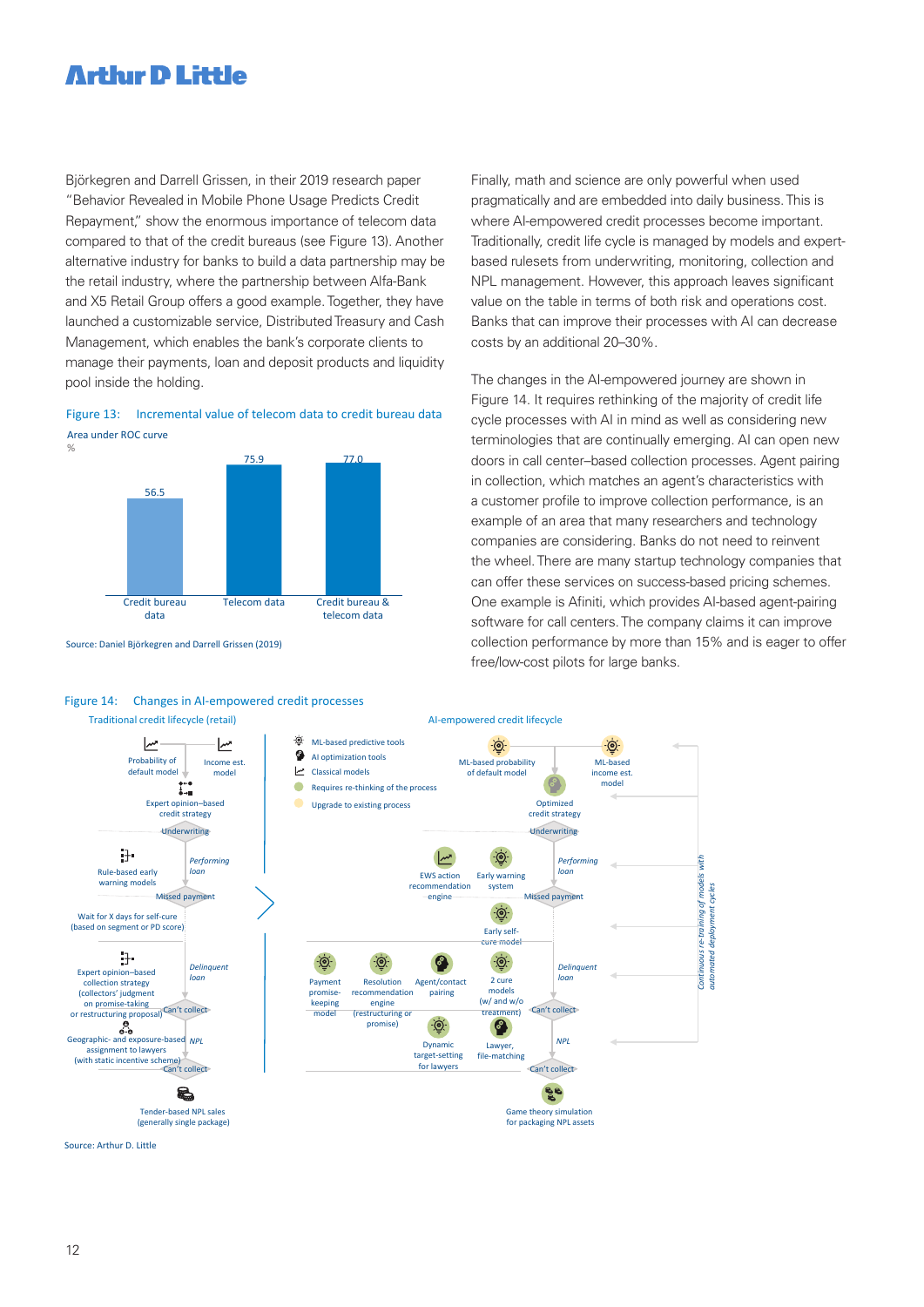## 5. The technology imperative redoubled

As many banking products and services are becoming commoditized by new entrants, production models need to gain efficiency and flexibility. Transaction costs and the overall cost of serving a customer need to decrease substantially to restore margins. This can only be achieved through next-generation technologies and more skilled workforces.

Legacy technology solutions are running out of steam. On average, IT costs in banking have grown at approximately 4% CAGR since 2013, wiping out cost-reduction efforts in people and real estate. Making matters worse, less than 20% of IT spend is devoted to making changes to the bank. This share tends to be even smaller in times of economic hardship. Banks must exchange run costs for change costs, reducing the runthe-bank costs in middle-/back-office operations to enable higher investments in technology- and data-driven capabilities (see Figure 15).

Next-generation banking architectures are mandatory for banks to compete. A new technological stack will allow banks to lower costs (between 30–60%), reduce time to deliver functionality changes (up to 10 times less) and increase flexibility (see Figure 16).



Source: Arthur D. Little analysis

Note (1) Data for functionalities with a medium complexity which includes adding a family member as a joint account from any device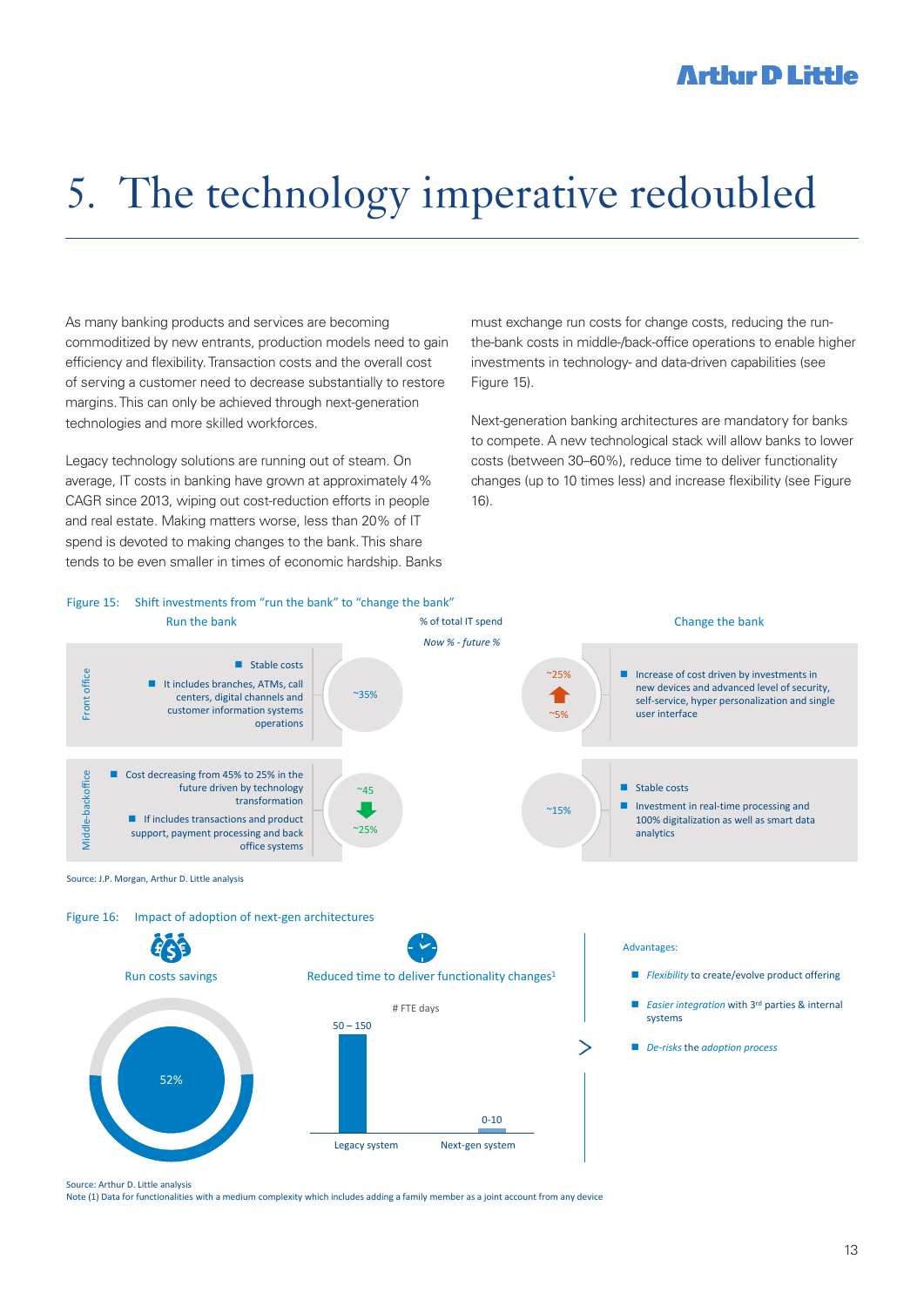Next-generation platforms are more efficient, leveraging the cost advantages of the cloud, allowing for greater automation and eliminating contractors focused on maintenance of legacy applications. Reaching the full potential of new technologies implies revisiting the current back-office format and delivering greater industrialization through end-to-end automation.

Mutualization adds a second lever in dealing with ever-increasing IT costs. A significant amount of banks' IT costs are devoted to non-differentiating functions (transaction recording, regulatory compliance) or to functions that would greatly benefit from increased scale (risk analysis). Mutualizing costs could add significant savings to the bottom line without limiting the opportunities for differentiation. Mid-size and small banks can achieve greater advantages from this scale economy. Mutualization also allows banks to share the risks of technology innovation and legacy migration and to strengthen bargaining power (on costs and lock-in conditions) against technology providers through demand cooperation.

Facing the challenge of complex IT transformation projects that have crippled many banks in the past, a significant number of leading institutions consider building a greenfield digital bank as an alternative. Openbank, the digital bank of Santander in Spain, Bank Leumi's digital bank Pepper in Israel and Equitable Bank's EQ Bank in Canada are all examples of this approach.

#### Figure 17: "Cash costs" projections of the technology platform<sup>1</sup> Two levers *€ per*





Source: Arthur D. Little analysis Note: (1) Same level of product complexity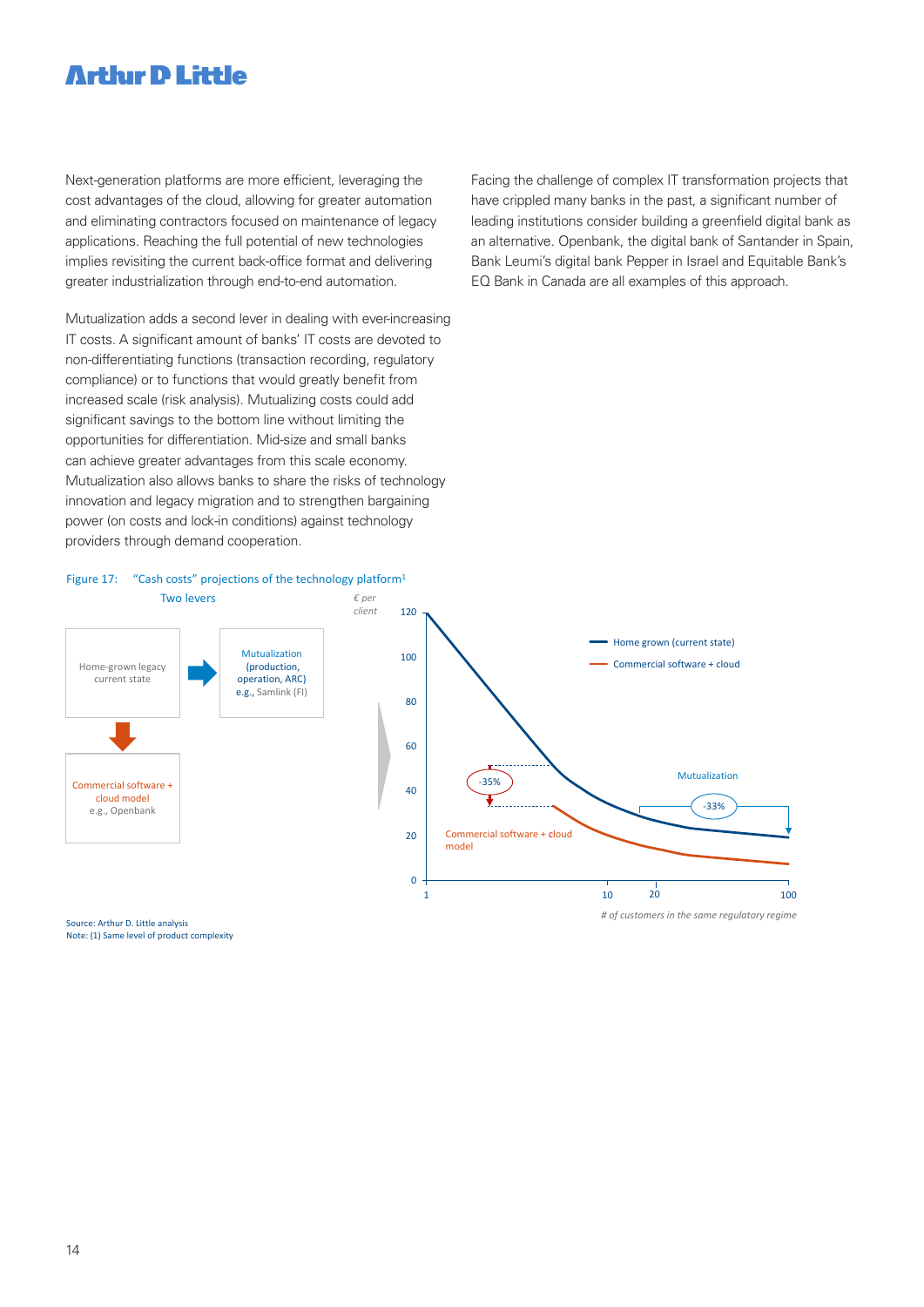## 6. Still a people business

Over the last 10 years, the number of people employed in banks in Europe has shrunk from 3.1 million to 2.67 million, as efficiency measures in response to the 2008 recession were implemented. (Numbers have remained flat in the US.) The technology transformation described in this report will impact both front- and back-end workers, as data-driven decision making becomes more pervasive. Some analysts suggest that this will affect more than 30% of bank employees (see Figure 18).

Still, people will make the difference in the financial services sector. In the coming years, survival and success will rely on leveraging the talent and skills of human beings who can get the most out of technology. People and machines together will build high-value organizations to achieve excellence, not only in productivity and efficiency, but also in creativity, agility and collaboration. A recent survey by Accenture indicates that, on average, only one in four employees are ready to work with AI and other advanced data technologies.



As data becomes pervasive, real-time performance measurement and adjustments will become the new normal. Organizations should adopt proven approaches to become "ambidextrous" – balancing efficiency with creativity through matching the right approaches to the different jobs to be done.



Source: How will automation impact Jobs? (PwC, 2017), Arthur D. Little analysis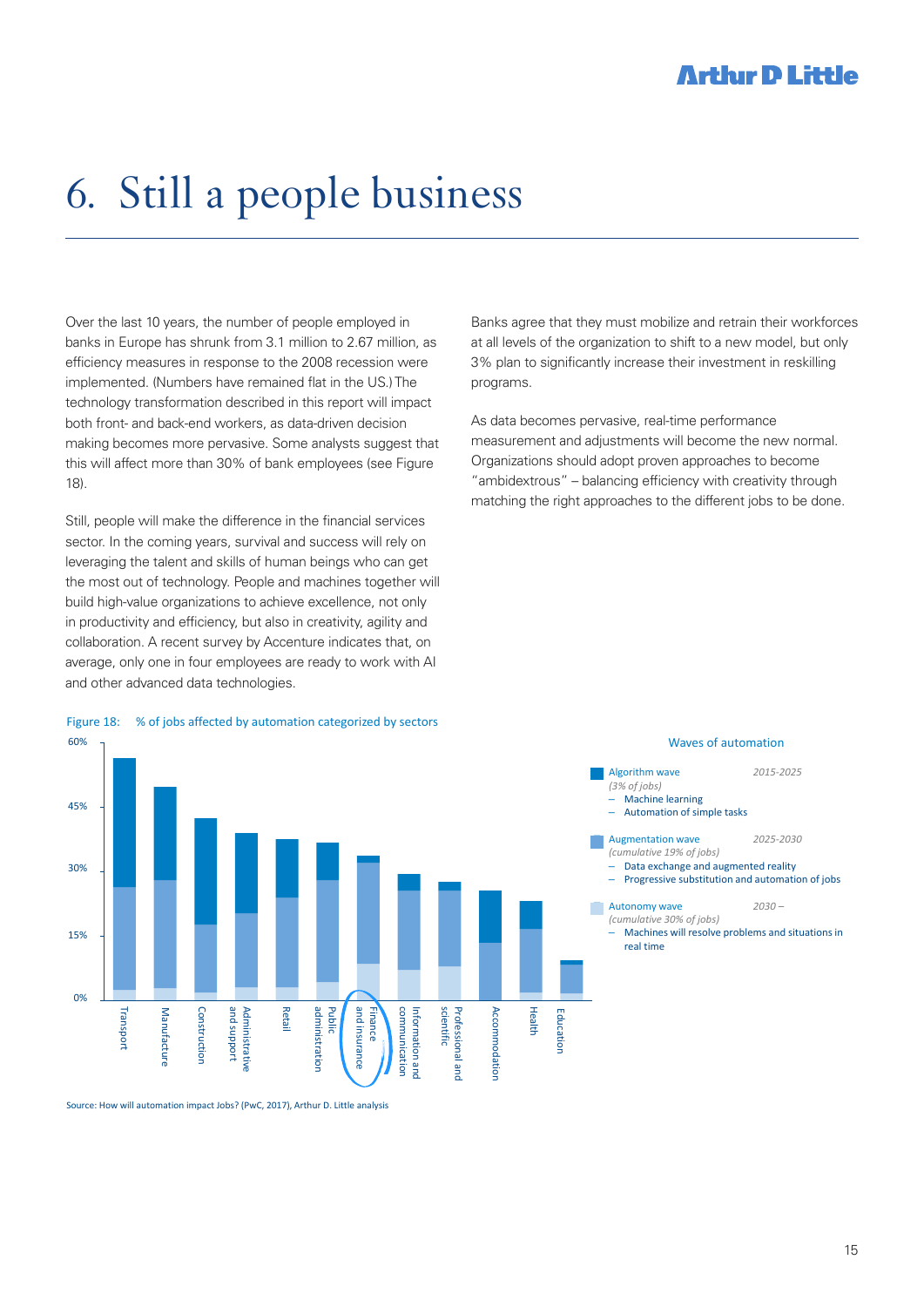## 7. Time to market and speed of implementation

Opting for delaying tactics will not suffice. Adding a simple digital customer interface (balance and payment features) to appear digital – without addressing obsolete cost and revenue models, slow transformation of the branch network and undifferentiated value proposition – is a recipe for failure.

In contrast, neobanks such as N26 and Tandem show fast customer growth, increasingly rich product portfolios and accelerated international expansion (see Figure 19 and Figure 20).



Source: Arthur D. Little, Note: (1) Not all products available in all markets; all products available in Germany and Austria

Figure 20: Tandem evolution



Source: Tandem information and Arthur D. Little analysis, Note: (1): The acquisition was signed in March 2019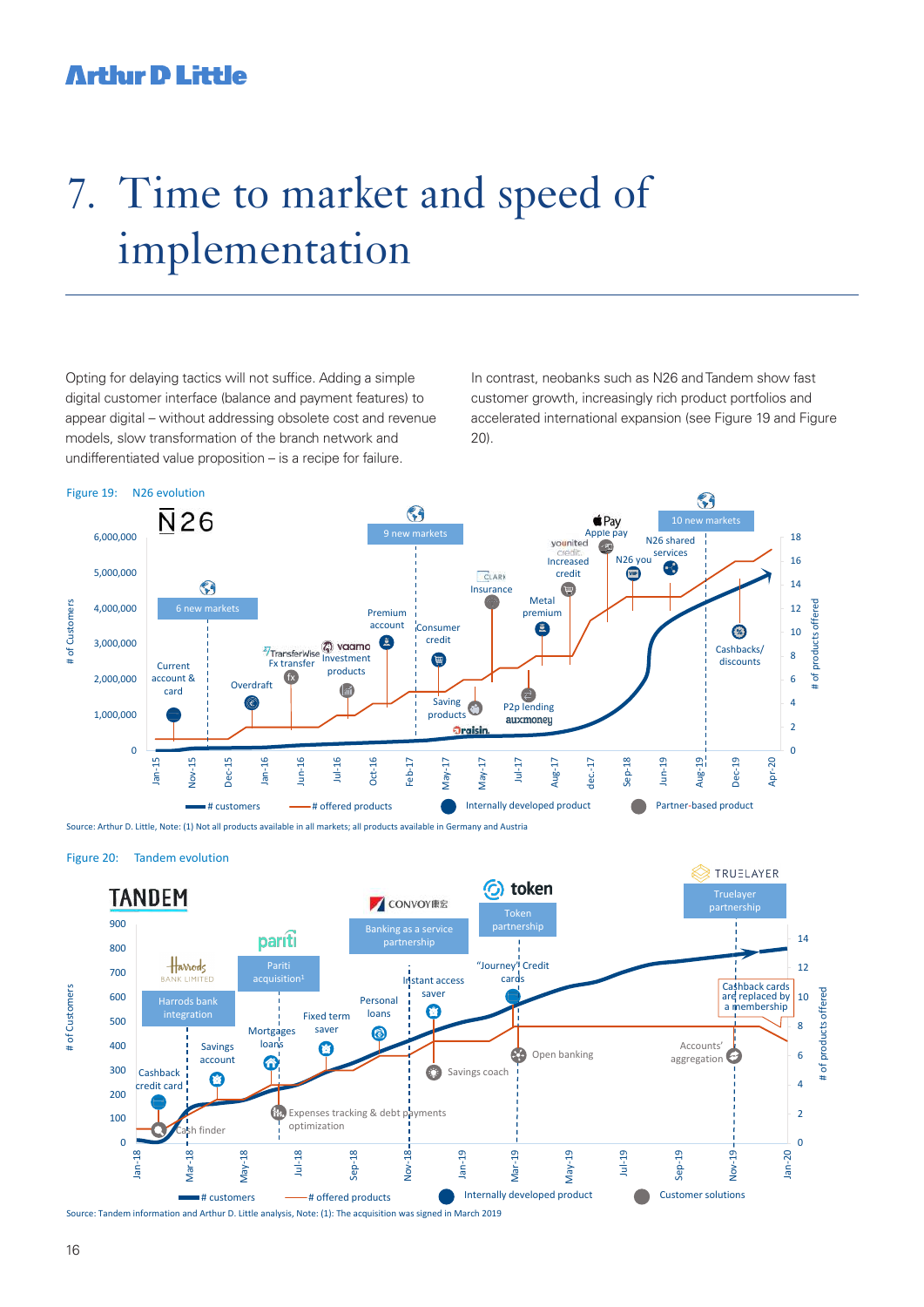## 8. Reinventing the business model and adjusting the portfolio

Strengthening their balance sheets, excelling at customer engagement, customizing their product portfolio and implementing next-generation technologies allow banks to revisit their business model. Virtual, flexible banking, where data plays a central role and technology enables fast responses to increasing customization demands from customers, can only be successfully managed if banks define themselves in terms of their capabilities and not in terms of their assets or their product portfolio.

As described in this report and illustrated in Figure 21, there are four essential capabilities that banks need to master to succeed in the digital world: (1) customer engagement, (2) product development and servicing, (3) operations and (4) compliance. Traditional banks tend to approach the market with a **Full Stack** model, seeking to reach their customer base through controlled channels, offering proprietary products, running on their own systems and with a dedicated internal team taking care of regulatory requirements. In order to compete, they had to excel in every capability even if they were built on very

Figure 21: New banking business models defined around capabilities

different underlying skills: customer engagement requires acuity and flexibility to adapt; product development needs ingenuity; operations are built on efficiency; and compliance is hygienic and provides no competitive differentiation. Full stack providers are now competing with entities that use very different playbooks, including the following entities:

**Orchestrators.** Orchestrators make sure that they are able to access third parties with the required capabilities and focus relentlessly on meeting customer need. Betting on killer AIbased customer engagement capabilities such as intelligent customer care and advisory, they can give their customers access to other companies' financial products through their own channels. This allows them to provide their customers with a more complete product portfolio without having to invest in new development and production processes. Disruptive providers of asset or liability products could partner up with traditional banks to gain access to current accounts or order cash movements. New entrants, such as N26, position themselves as nextgeneration orchestrators.

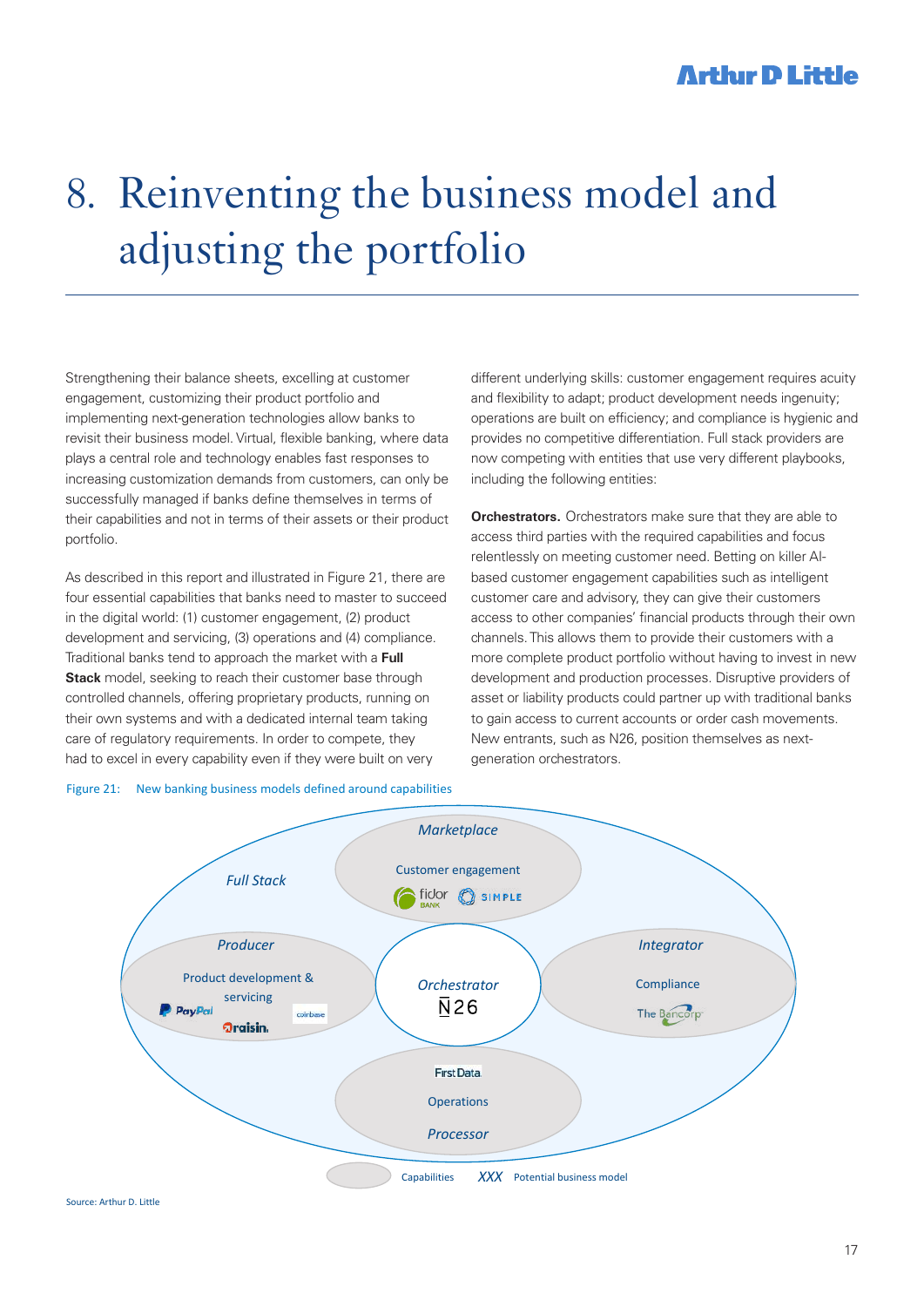**Producers.** Technology allows producers to focus on developing and delivering best-in-class financial products. They focus on laser-precision risk management (Oaktree), investing acumen (Nutmeg) or advanced crypto capabilities (Coinbase), deposits (Raisin) or easy-to-use payments (PayPal). Sometimes they might decide to reach out to customers directly but more often, they would rely on open orchestrators or marketplaces for customer engagement.

**Marketplaces.** Marketplace players leverage the capabilities provided by integrators and producers and excel at using customer engagement and data management to anticipate customer needs and efficiently serve them. Many fintech thirdparty distributors and advisors have selected this competitive model.

**Integrators.** Integrators are companies that own a banking license, combine IT with banking capabilities (strong risk management and efficient operations capabilities) and offer private-label banking products and technology solutions (banking-as-a-platform) to non-banking companies. Their strength lies in a sophisticated three-tier information architecture and strong risk-mitigating processes. An example is Bancorp's partnership with Simple (a banking startup bought by BBVA in 2014) to provide it with back-end banking services.

**Processors.** Operational capabilities emerge as a new competitive domain. Most incumbent banks still use oldfashioned operations engines supported by monolithic architectures such as mainframes. Players with a more efficient capability of transactions or payments processing can now offload big parts of the banks' structures to allow them to focus on their differential capabilities. Companies like First Data are the first step in the development of this kind of model. Processors must excel in operations efficiency to compete as the leading commodity provider at the middle-back office services.

When choosing the business model, banks must select the capabilities that differentiate them and that can set them apart (e.g., customer intelligence, product offering and processing, respectively). For commodity capabilities, banks can rely on others (third parties) or they can provide these capabilities to others mutualizing them. Accessing the right capabilities allows incumbent banks to remain at the center of the financial services industry. They can leverage their banking licenses and their deep skills in product distribution, risk management and regulatory compliance to own customers and book deposits.

Equity consumption remains paramount, so whatever business model a bank chooses, they must engage in a thorough analysis of capital allocation to avoid value destruction. The capabilities lens provides an additional consideration to portfolio configurations. Rather than seeking volume to achieve scale advantages, competing on capabilities forces banks to consider a granular view of shared skills. Combining investment and large corporate banking with retail services for households adds complexity without any tangible synergies. This line of thought can be applied to each line of business, which could mean a radical portfolio revamp, maybe exiting the government business, focusing SMEs on a few centers or reconsidering the services provided to residential customers. At the core of strategic decision making, the ability to choose where and how not to compete might become the critical competence.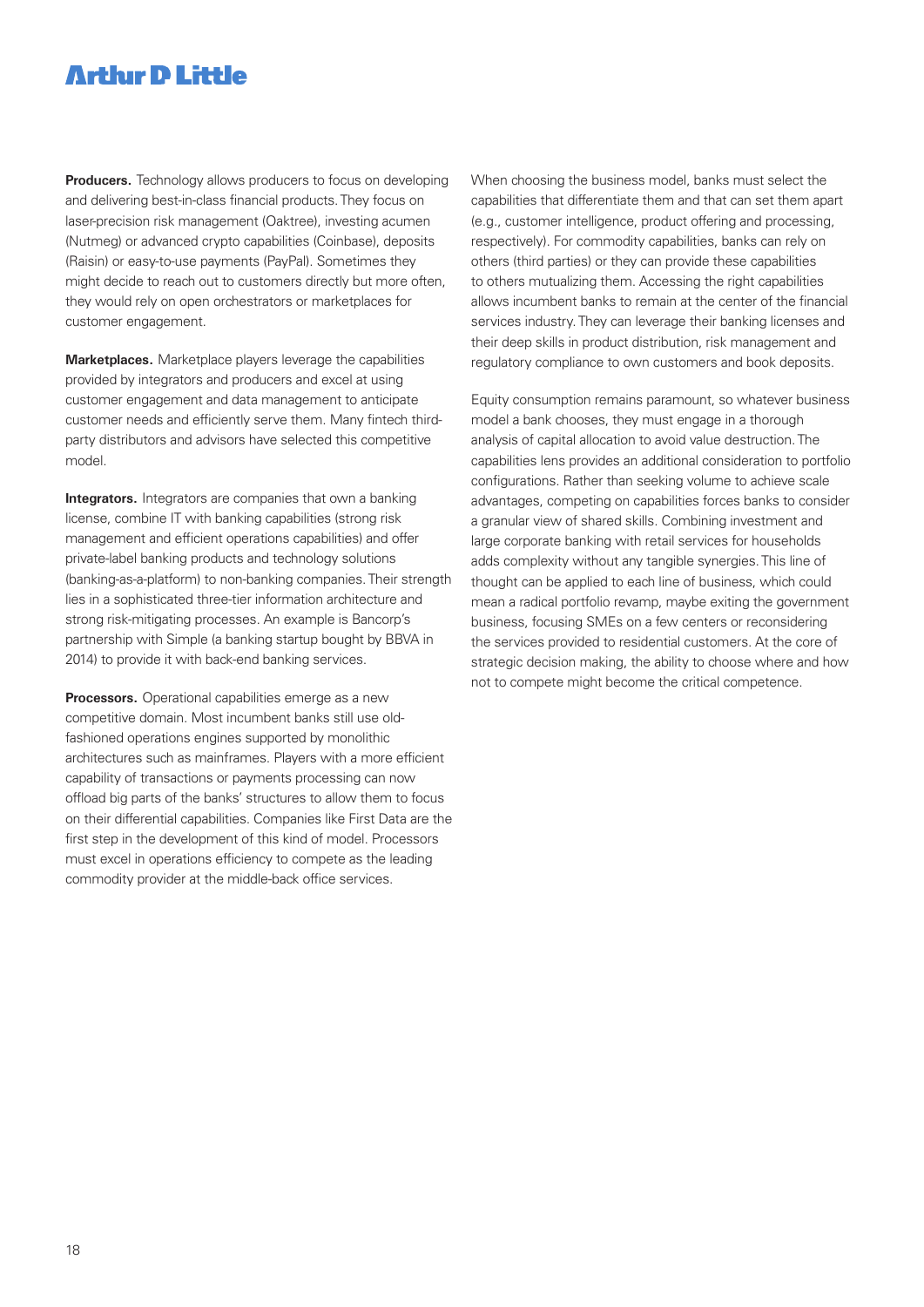## 9. Insight for the executive

Banks will play a critical role in the post-COVID-19 economic recovery, but only if they can transform themselves fast enough to meet the economic challenge of cost leadership, capital adequacy and customer engagement. Short of this metamorphosis (as opposed to previous superficial transformation initiatives), banks will not only fail to be the economic lever required for corporate growth and renewed consumer spending but will simply fail themselves.

#### **1 Transform or be left behind**

If business and operating model transformations were key for banks before the crisis, it is now imperative for financial institutions to accelerate the transformation of their business models, operating model costs, delivery capabilities and technology. They must dare to be bold in the choices they make. Marginal or incremental improvements will not be able to save them.

### **2 Reshape your portfolio**

Incumbent banks tend to have complex portfolios, with varying levels of equity consumption. Banks must understand how much equity each business consumes and consider divestments of those businesses unable to provide the adequate returns. As different business lines might call for different business models, banks will have to manage complexity. Further portfolio simplification and shareholder value creation is possible when banks can share capabilities across business lines.

#### **3 Mutualize non-differentiating capabilities**

The banking industry has historically been very reluctant to find ways to create scale and economies of scope through mutualization of non-customer-related activities. As a result, value has been transferred to third-party outsourcers to fulfill this role, although banks have so far not fully capitalized on their offshoring. Perhaps the banking industry can learn from their previously successful sectorial initiatives like SWIFT in the payment arena at a time when radical change is required.

#### **4 Engage with the regulator**

The financial strain on the banking industry requires a new dialogue with regulators, with the aim of allowing greater flexibility and enabling banks to be better adapted to the new reality. While many regulators have favored the rise of fintechs and non-banks, banks have been hampered by archaic regulations in their ability to compete with new disruptive models. Given their importance to the economy and its recovery, engagement is vital.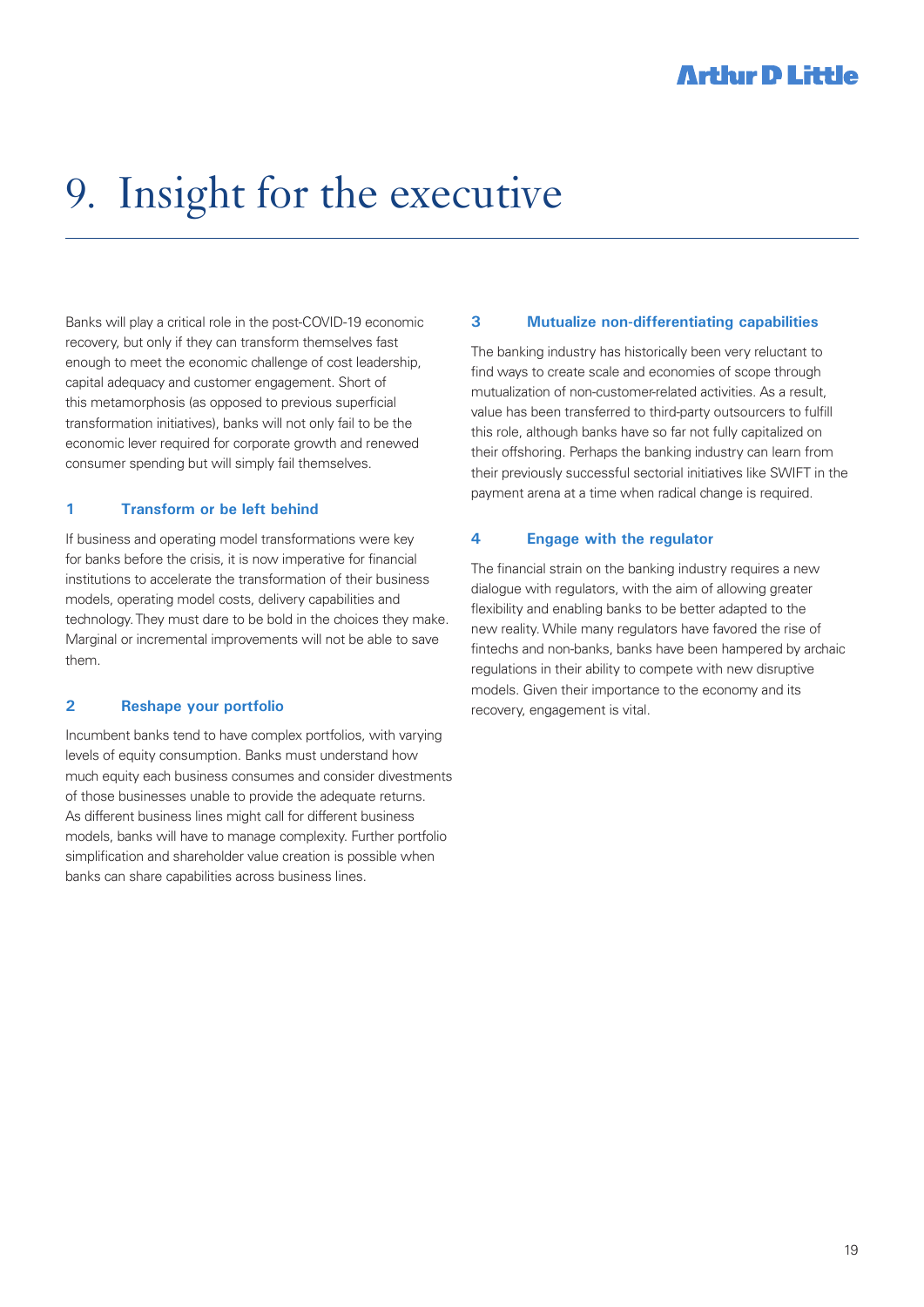## Notes

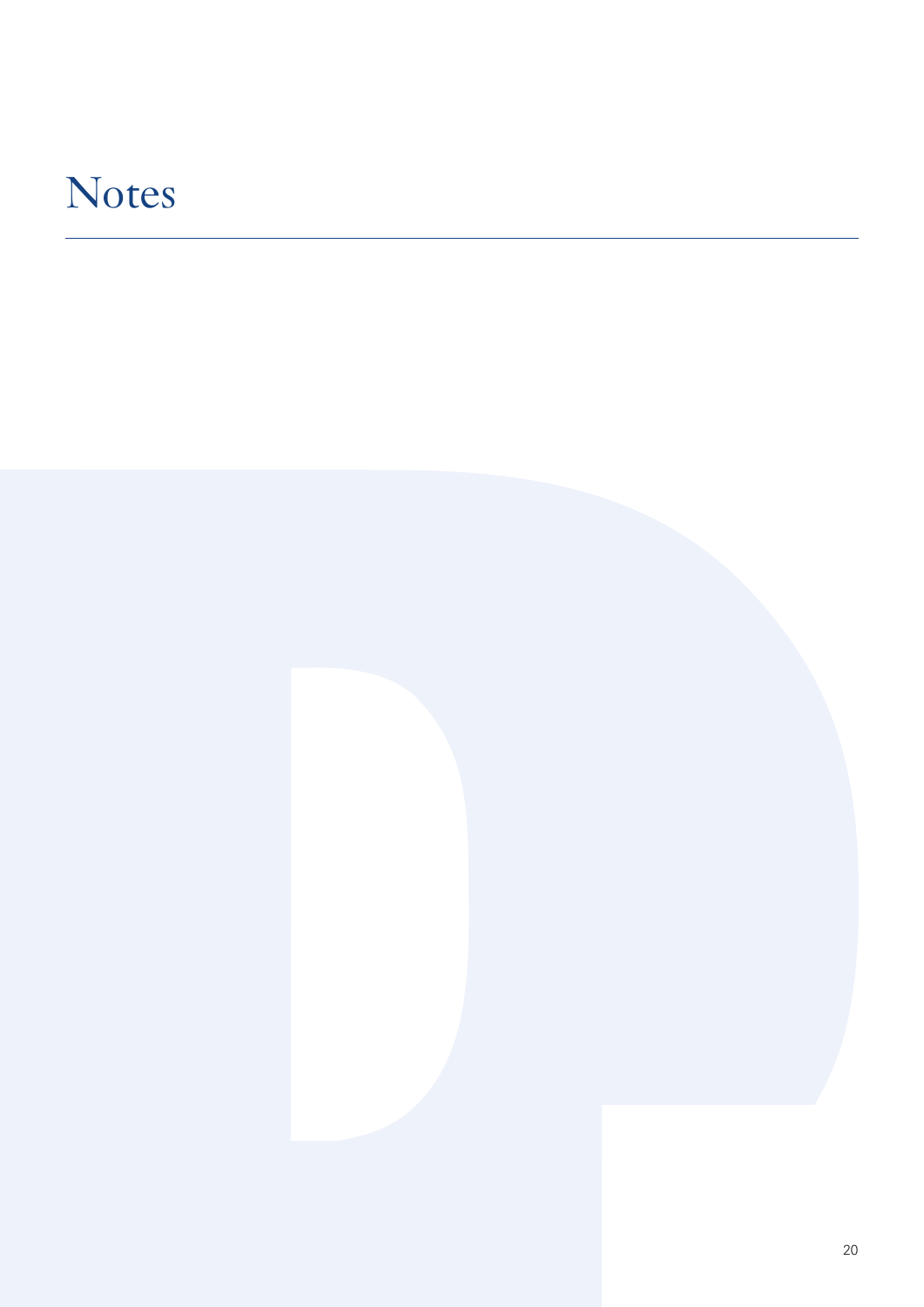## **Contacts**

If you would like more information or to arrange an informal discussion on the issues raised here and how they affect your business, please contact:

Austria Bela Virag virag.bela@adlittle.com

Belgium Vincent Bamberger bamberger.vincent@adlittle.com

China Yusuke Harada harada.yusuke@adlittle.com

Czech Republic Jiri Steif steif.jiri@adlittle.com

France Vincent Bamberger bamberger.vincent@adlittle.com

Germany Fabian Doemer doemer.fabian@adlittle.com

India Barnik Maitra maitra.barnik@adlittle.com

Italy Riccardo Maltoni maltoni.riccardo@adlittle.com Japan Yusuke Harada harada.yusuke@adlittle.com

Korea Kevin Lee lee.kevin@adlittle.com

Latin America Rodolfo Guzman guzman.rodolfo@adlittle.com

Middle East Thomas Kuruvilla kuruvilla.thomas@adlittle.com

The Netherlands Nima Obbohat obbohat.nima@adlittle.com

Norway Petter Kilefors kilefors.petter@adlittle.com

Poland Piotr Baranowski baranowski.piotr@adlittle.com

Russian Federation Alexander Ovanesov ovanesov.alexander@adlittle.com Singapore Yusuke Harada harada.yusuke@adlittle.com

Spain Juan González gonzalez.juan@adlittle.com

Sweden Petter Kilefors kilefors.petter@adlittle.com

**Switzerland** Fabian Doemer doemer.fabian@adlittle.com

**Turkey** Utku Oz oz.utku@adlittle.com

UK Nick White white.nick@adlittle.com

USA Craig Wylie wylie.craig@adlittle.com